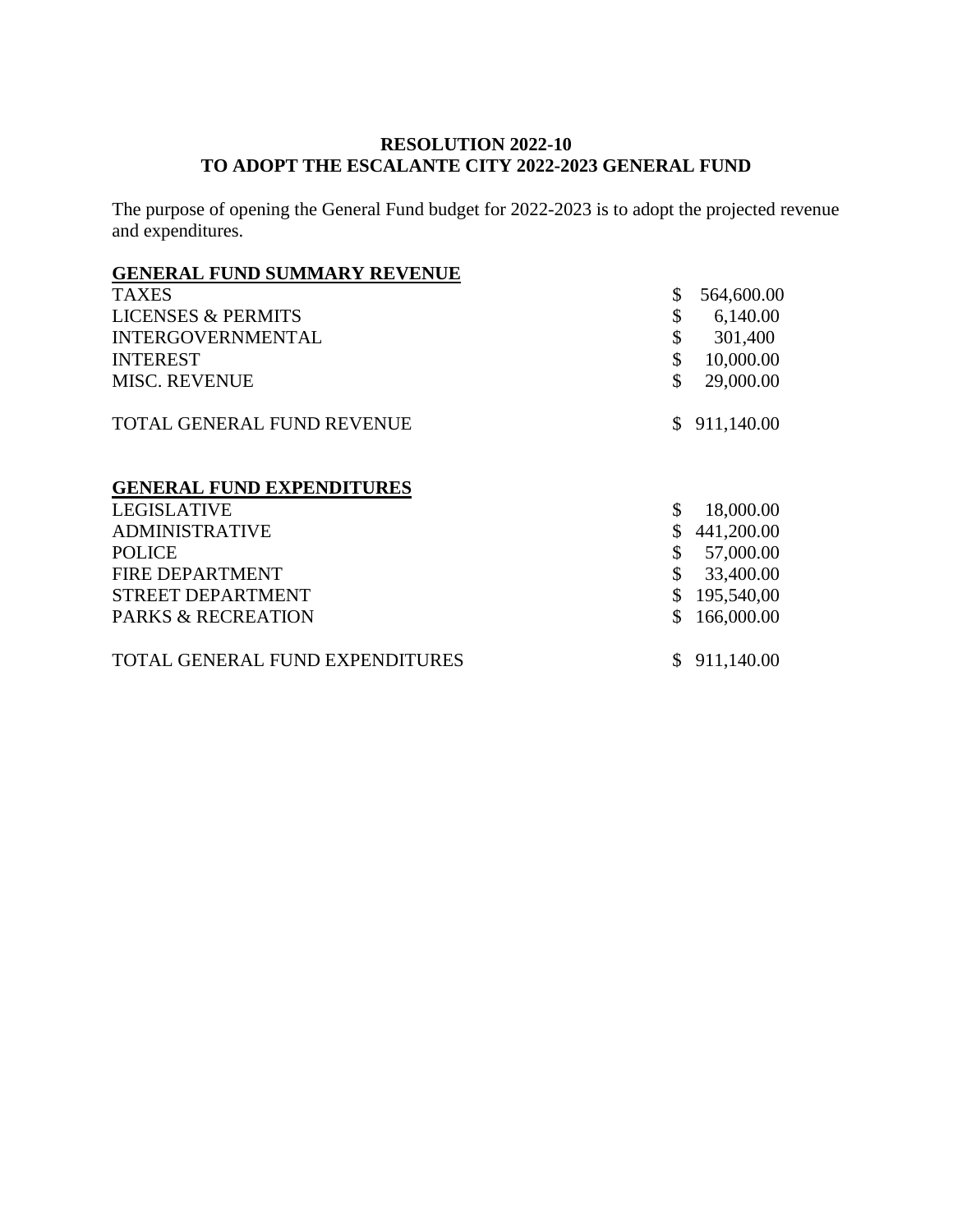## **RESOLUTION 2022-10 TO ADOPT THE ESCALANTE CITY 2022-2023 MUNICIPAL BUILDING AUTHORITY FUND**

The purpose of opening the Municipal Building Authority budget for 2022-2023 is to adopt the projected revenue and expenditures.

| MUNICIPAL BUILDING AUTHORITY SUMMARY REVENUE |    |           |
|----------------------------------------------|----|-----------|
| INTERGOVERNMENTAL REVENUE                    |    | 26,000.00 |
| <b>MISC. REVENUE</b>                         | \$ | .00       |
| <b>TOTAL GENERAL FUND REVENUE</b>            | S. | 26,000.00 |
| MUNICIPAL BUILDING AUTHORITY EXPENDITURES    |    |           |
| <b>DEBT SERVICE</b>                          |    | 25,730.00 |
| <b>TRANSFERS</b>                             | \$ | 270.00    |
| TOTAL GENERAL FUND EXPENDITURES              |    | 26,000.00 |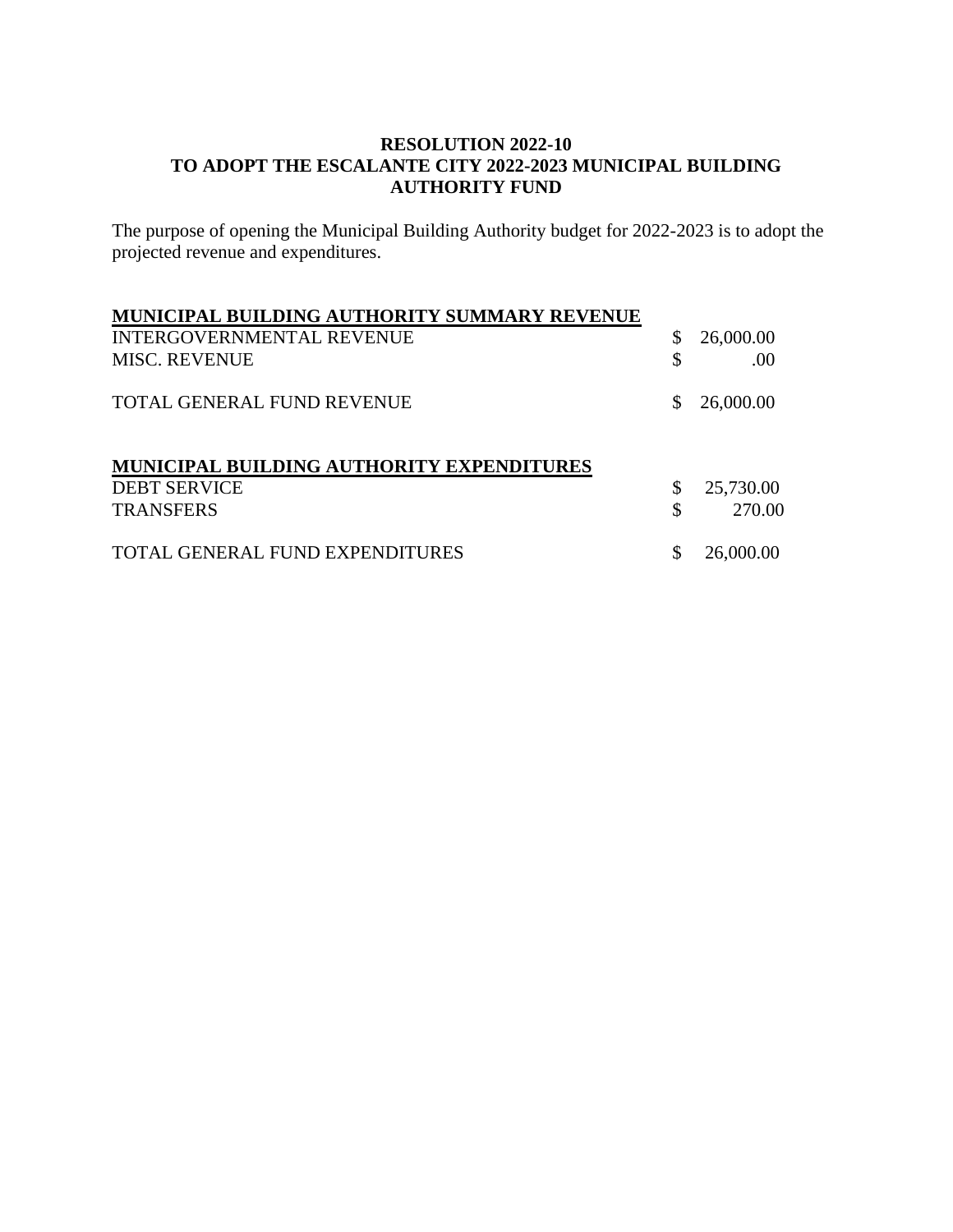## **RESOLUTION 2022-10 TO ADOPT THE ESCALANTE CITY 2022-2023 WATER BUDGET**

The purpose of opening the water budget for 2022-2023 is to adopt the projected revenue and expenditures.

#### **WATER REVENUE**

| <b>ADMINISTRATIVE</b>           | \$<br>86695.00  |
|---------------------------------|-----------------|
| <b>WATER SALES</b>              | 387,000.00      |
| <b>CONNECTION FEES</b>          | \$<br>3,000.00  |
| <b>PENALTIES</b>                | 4,000.00        |
| NON-OPERATING INCOME            | \$136,245.00    |
|                                 |                 |
| <b>WATER EXPENDITURES</b>       |                 |
| <b>SALARIES &amp; WAGES</b>     | \$<br>75,000.00 |
| <b>EMPLOYEE BENEFITS</b>        | \$<br>21,000.00 |
| BOOKS/SUBSCRIPTIONS/MEMBERSHIPS | \$<br>625.00    |
| <b>TRAVEL</b>                   | \$<br>3,000.00  |
| EQUIPMENT/SUPPLIES/MAINTENANCE  | \$<br>50,000.00 |
| <b>IMPACT FEES - EQUIPMENT</b>  | \$<br>40,000.00 |
| <b>UTILITIES</b>                | \$<br>3,400.00  |
| <b>TELEPHONE</b>                | \$<br>840.00    |
| EDUCATION/TRAINING              | \$<br>2,000.00  |
| <b>DEPRECIATION</b>             | 164,708.00      |

NON-OPERATING EXPENSE \$52,292.00